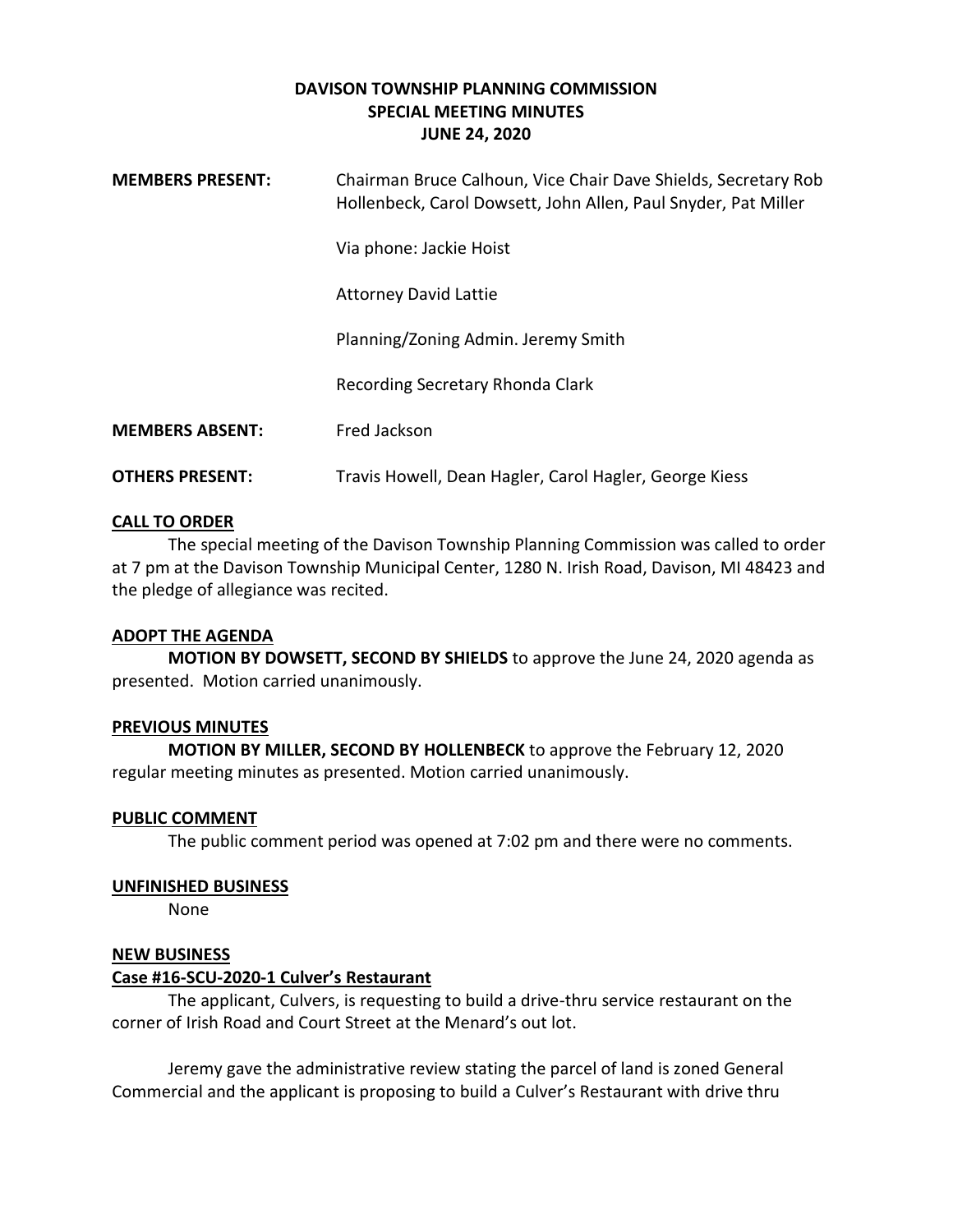service. The restaurant is proposed to be approximately 4,060 square feet and the Building/Planning Department would support a recommendation of approval for the Special Condition Use based on this type of use is permitted used in the General Commercial Zoning District and the drawings reflect the requirements set forth in the Davison Township Zoning Ordinance for a drive thru restaurant.

There was discussion about if the Special Condition Use was because it was on an out lot, and it is because it is a drive-thru restaurant.

**MOTION BY MILLER, SECOND BY DOWSETT** to approve Case #16-SCU-2020-1 based on the recommendations from the Building/Planning Department as presented. Motion carried unanimously.

## **Case #16-SP-2020-1**

The applicant submitted a proposal of a 4,060 sq. ft. restaurant with a drive thru to be constructed on the south side of Court St. on one of the Menard's out lots.

Jeremy gave the review of the building having access through a shared Menard's entrance off Court St. Parking for 57 spaces are needed and provided, including 3 handicap spaces. The building has a classic modern design in tones of brown with blue awnings and outdoor seating will also be provided. The landscaping, sign, lighting, dumpster will be according to ordinance specifications before approval. A prior traffic study has been done and modifications to traffic signals and installation of a permissive/protected left turn phase for all 4 approaches will be included. The Building/Planning Department would support a recommendation of approval based on the conceptual site plan contains the information required by the zoning ordinance based on the type of uses proposed and permitted in the General Commercial Zoning District and upon approve by the Planning Commission, the applicant may proceed with preparation of the engineered drawings for the Genesee County Agencies.

There was discussion about the traffic study from 2008 be sufficient for today's status of traffic. Also, if the county will be repairing the intersection with a new volume of traffic with this development. And this being the seventh franchise store for this applicant, if the patio also requires a special condition use, putting trees along the Irish Road side of the property, construction a sidewalk for foot traffic/customers.

**MOTION BY MILLER, SECOND BY SHIELDS** to approve Case #16-SP-2020-1 to include trees along the east side of the property and a pedestrian/crosswalk area based on the Building/Planning Department recommendations as presented. Motion carried unanimously.

#### **INFORMATIONAL ITEMS**

None